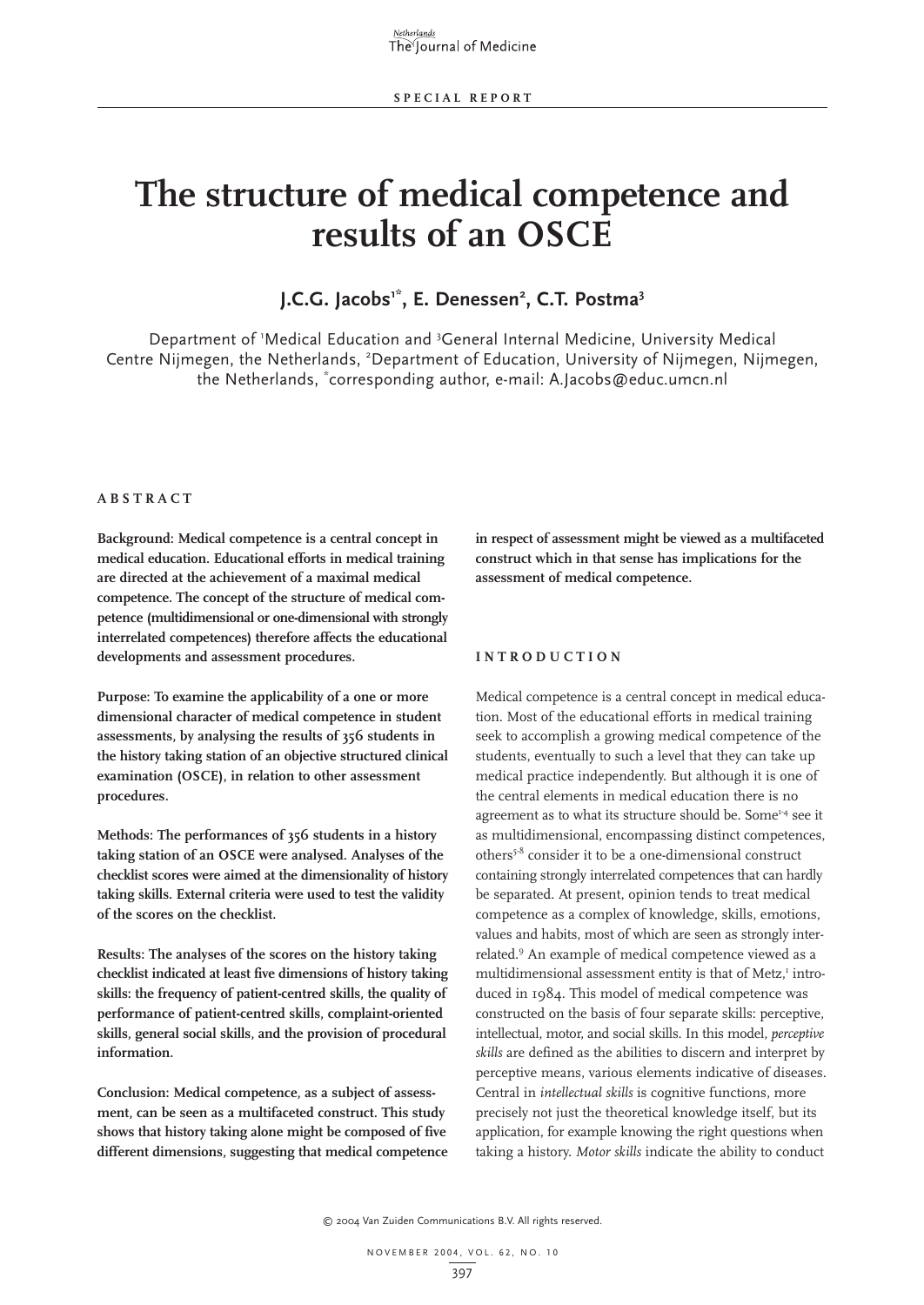the appropriate manual procedures in medical examinations. *Social skills* refer to communication and interactions both with patients and with other healthcare professionals. One of the important advantages of this four-dimensional model is that it very adequately enables the construction of assessment procedures because the observations and scores can be based on these four different skills. In this way the judgement of the achievements of the students and the formative feedback could be more detailed.

In 1985, Norman<sup>2</sup> undertook a methodological review of the models of competence that were then available. He concluded that at that point no single model could adequately define the prerequisite knowledge, skills and attitudes required for a competent physician. Therefore, he introduced the categorisation of clinical competence in clinical and technical skills, knowledge and understanding, interpersonal attributes and capabilities in problem-solving and clinical judgement. So, taking these together, medical competence can be thought of as a multifaceted construct whereby the various contributing elements are interdependent and overlapping and should be assessed as such.<sup>1,2</sup> At present there are indications that medical competence could be assessed by using global ratings, as these would be as reliable and valid as more comprehensive checklists.<sup>10</sup> Although this might be true in general for giving an overall impression of a certain clinical skill, the question remains whether such a global rating is precise enough to detect shortcomings in the learners sufficiently to warrant precise feedback, corrections or educational changes. So, for purposes of assessment, it is of great importance to obtain more insight into the question whether medical competence should be seen as being a one-dimensional entity and tested as such, or as a more dimensional model, built up of multiple recognisable elements and justified in testing developing medical competence of students.

The aim of this study was to examine if a one or more dimensional character of medical competence could be uncovered in the assessment of medical competence of undergraduate medical students. If analysis of the results were to point towards one dimension, this would support the validity of the one-dimensional construct in medical competence testing. But if more dimensions can be discerned in history taking skills, a 'multifaceted' model of medical competence testing would seem more appropriate and global ratings would not seem detailed enough to cover the assessment of competence.

#### **METHODS**

#### **Participants**

The results of 356 students (160 male (45%) and 196 female (55%) students) at the history taking station of an objective

structured clinical examination (OSCE) were analysed. The students participated in the OSCE of the practical clinical training module 1, just before the start of their clerkships, in the fifth year of their study. (In the Netherlands the medical undergraduate curriculum usually contains four years of mainly preclinical education, followed by two years of mainly clerkships).

#### **Description of the OSCE**

The OSCE consists of twelve stations with five minutes for each station. A distinction was made between process- and product-centred stations: trained expert-observers observed three process-centred stations (one of which a history taking station) with checklists, while the results of nine product stations (for example interpretation of ECG) were rated on the final product. The OSCE was based on the four skills (perceptive, intellectual, motor and social) of Metz's model of medical competence.

#### **Procedure**

In five minutes, students completed part of a history taking of one of the standardised patients. Four standardised patients carefully trained for their roles participated in this study. The validity of simulated patients has been demonstrated before.<sup>11</sup> Two expert-observers were trained in the use of the history taking checklist. Their training started with an explanation of the content of the items, followed by a hands-on training with video material. The training aimed to accomplish a 90% agreement in scoring behaviour that was obtained in two half-day sessions.<sup>12</sup> Every four weeks one of the two observers participated in the OSCE, mostly real time by a one-way screen, sometimes from a videotape.

#### **The checklist**

The history taking checklist consisted of 24 items: 8 were directed at social skills and 16 addressed intellectual skills. These intellectual skills, especially items 15 to 19, focussed on the medical content in a general way. They are directed at the achievements of the students to gather medical information irrespective of case content. Students did not know the content of the list, but the checklist items reflected the goals of the training activities. The construction of the checklist was based on the MAAS-R (Revised Maastricht history taking and advice checklist)<sup>13</sup> that has proved to be a valid instrument in assessing the essential elements in history taking. To guarantee further the content validity of the checklists, the construction was supervised by a steering group of medical experts from different disciplines. The checklist used in this study is directed at the basic communication skills and at the more general elements of medical data gathering, not directly at the medical content of the case histories. In *table 1* the items of the checklist history taking are shown. The items 1, 2, 3, 13, 20, 21, 22 and 24 referred to social skills; the remaining items were aimed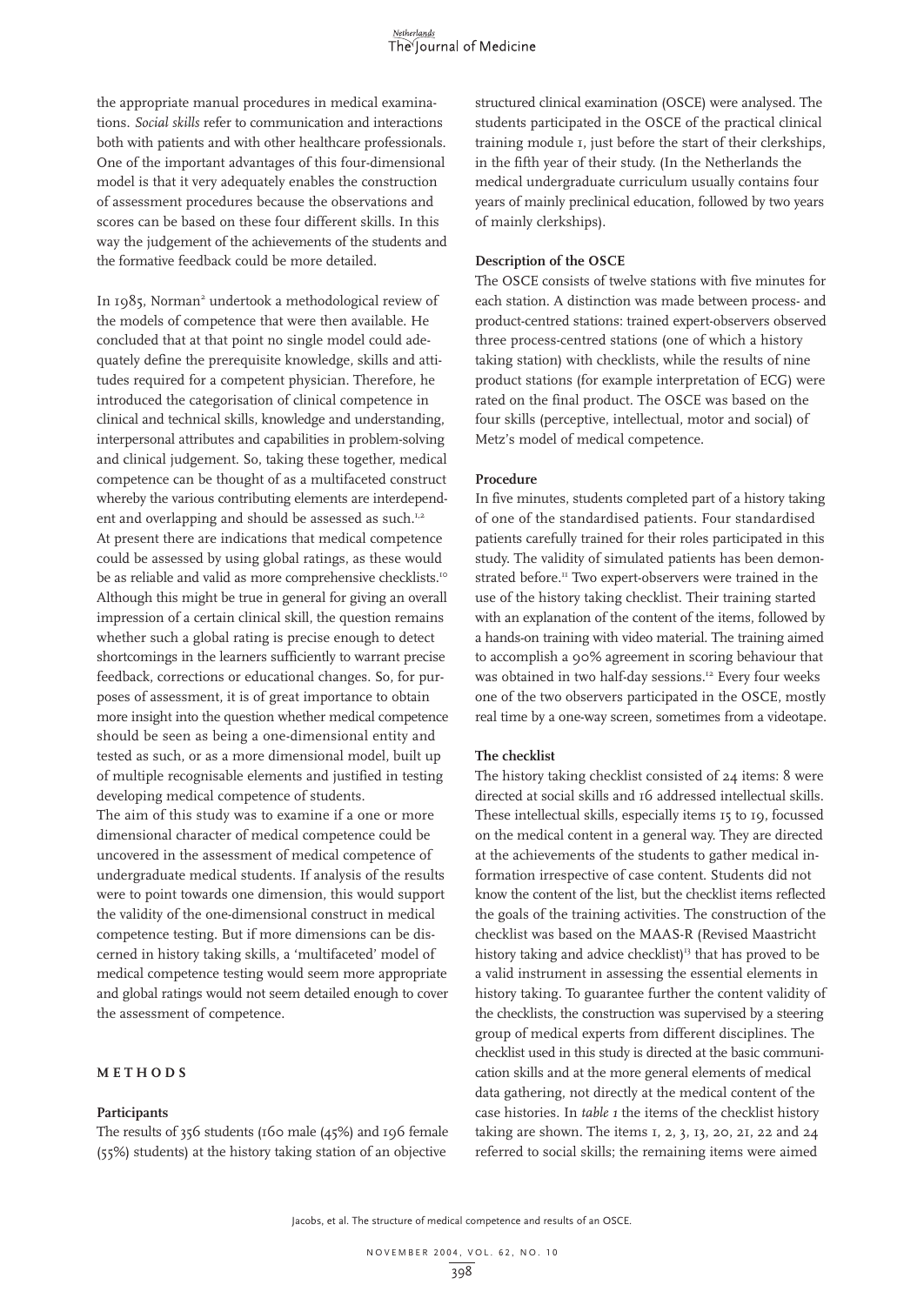## Netherlands<br>The Journal of Medicine

#### **Table 1**

*Checklist 'history taking' with frequency distribution of items*

|     |                                                              | <b>YES</b> | N <sub>O</sub>  |                |                  | <b>OPEN</b>    |
|-----|--------------------------------------------------------------|------------|-----------------|----------------|------------------|----------------|
| Ι.  | Introduction                                                 | 352        | 3               |                |                  | I              |
|     |                                                              | GOOD       | <b>MODERATE</b> | <b>BAD</b>     |                  |                |
| 2.  | Explanation of position (clerkship, training)                | 134        | 192             | 30             |                  |                |
|     |                                                              | <b>YES</b> | N <sub>O</sub>  |                |                  |                |
| 3.  | Proposition of plan                                          | IO3        | 253             |                |                  |                |
|     |                                                              | GOOD       | <b>MODERATE</b> | <b>BAD</b>     | <b>NOT SHOWN</b> | <b>OPEN</b>    |
| 4.  | Questions about reasons for encounter                        | 334        | 22              | $\circ$        | $\circ$          |                |
| 5.  | Exploration reason for encounter                             | 225        | IO4             | 20             | 6                | $\mathbf I$    |
| 6.  | Questions about expectation of consultation                  | 17         | $I_4$           | $\overline{a}$ | 3I2              | П              |
| 7.  | Questions about presumptions, ideas about complaints         | 68         | 18              | $\overline{4}$ | 26I              | 5              |
| 8.  | Exploration of impact complaint on daily life                | 25         | 20              | 6              | 297              | 8              |
| Q.  | Information about self-help and results                      | 68         | 35              | $\overline{a}$ | 245              | 6              |
|     | 10. Reaction of social environment on complaint              | 20         | 4               | $\circ$        | 324              | 8              |
|     | II. Patient's activities out of house (resumption of work)   | 7          | 3               | $\circ$        | 337              | 9              |
|     | 12. Recapitulation of history so far                         | 144        | 94              | 25             | 92               | $\mathbf I$    |
| 13. | Use of common, understandable language                       | 305        | 46              | 3              | $\mathbf I$      | $\mathbf I$    |
| 14. | Checking information in recapitulation                       | 143        | 81              | 27             | IO <sub>2</sub>  | 3              |
| 15. | Questions about medical history                              | 78         | 184             | 29             | 55               | IO             |
|     | 16. Getting a clear view of complaint                        | I40        | 195             | 20             | $\mathbf I$      | $\circ$        |
| I7. | Questions about period of complaint (origin, development)    | 198        | 135             | I7             | 3                | 3              |
|     | 18. Questions about course and duration of present complaint | 168        | <b>170</b>      | <sup>16</sup>  | $\overline{a}$   | $\circ$        |
|     | 19. Questions about noted correlation with other symptoms    | 70         | 24I             | 42             | 3                | $\circ$        |
|     | 20. Results in relation to complaints and expectations       | <b>I2</b>  | 38              | 7              | 298              | I              |
|     | 21. Checking if reasons for encounter have been discussed    | 3          | 8               | 3              | 342              | $\circ$        |
|     | 22. Creation of space for patient to express himself/herself | 246        | 97              | <b>I2</b>      | n.a.             | $\mathbf I$    |
|     | 23. Proper winding up consultation/making appointments       | 50         | IOO             | 32             | 173              | 1              |
|     | 24. Showing empathy                                          | <b>T88</b> | 151             | 15             | n.a.             | $\overline{2}$ |

*n.a. = not applicable.*

at intellectual skills. Response categories on the respective items were 'yes-no' or 'good – moderate – poor – not shown'. To validate the checklist, results of the detailed checklist were compared with the global appreciation of history taking skills by each group's own tutor. The tutor, a medical specialist, supervises a group of 12 students very closely for four weeks during training sessions and coaches them in clinical skills including history taking, together with a psychologist. At the end of this period the tutor gives each student: 1) a global grade for history taking skills, based on the overall performance during the entire four weeks, 2) a grade for medical knowledge and 3) one overall grade.

These grades were used as external criteria in the study. Another external criterion is the mean score of the student in the nine product stations of the OSCE, these stations (for example interpretation of ECG) were scored on their final product and not observed.

#### **Analysis**

First, frequency distributions of the items were inspected. Next, factor analyses were conducted to assess the dimensionality of the test scores. Furthermore, correlations of the scores on the history taking checklist with external criteria were calculated to assess the external validity of the scores on the history taking checklist.

#### **RESULTS**

*Table 1* shows the frequency distributions of the scores on the items of the observation list for history taking. Frequency distributions revealed that for several items the frequencies of the scoring category 'not shown' were quite high (*table 1*). For the items 6 to 11, 20, and 21, the percentage of students who did not pay attention to these items was above 50%. Factor analysis of the scores did not show an interpretable solution (percentages explained variance for the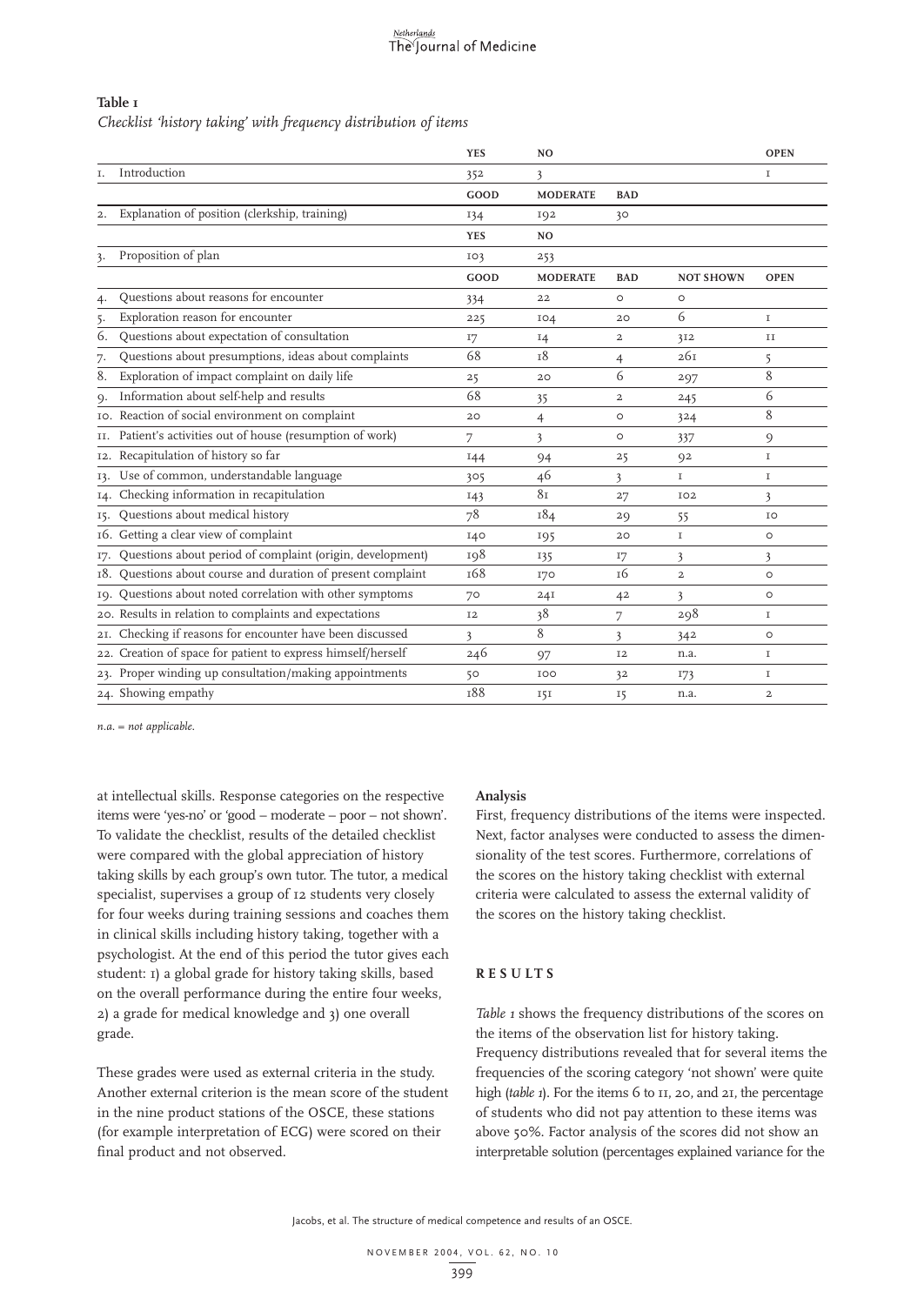first three factors were 15.04, 10.08 and 7.33% respectively). The reliability of the scores on all 21 items (Cronbach's alpha) was 0.66 with a mean inter-item correlation of 0.10. For the two distinct groups of items, social skills (8 items) and intellectual skills (16 items), the reliability of the scores (Cronbach's alpha) was 0.50 (mean inter-item correlation was 0.13) and 0.58 (mean inter-item correlation was 0.09). The poor scalability of the items may be due to the high frequencies of the category 'not shown'. Because of this, we found it useful to further explore the meaning of the scoring category 'not shown'. The question that we addressed was: is a 'not shown' activity worse than a badly performed activity? Therefore the frequency of performed activities and the relation between the number of performed activities and the level of performance was explored.

#### **Intellectual skills**

Because of the content of items 6 to 11, and due to the fact that the observations showed a large number of students not performing these items, we initially focussed on these items, each of which referred to a patient-centred intellectual skill. To further explore the scores on these items, the number of items the students actually performed was counted (range: 0 to 6). The frequency distribution of the number of demonstrated patient-centred items is shown in *table 2*. *Table 2* shows that a total number of 165 students did not show any of the patient-centred intellectual items, and that a total number of 191 students demonstrated one or more of those items. None of the students demonstrated all six items. To address the issue of the relationship between the number of items performed and the level of performance, the mean item score for students who actually demonstrated any item was computed. The mean score of the quality of performance of the 191 students who performed at least one of the items was  $2.63$  (sd =  $0.48$ ).

For the 191 students who demonstrated one or more patient-centred items, the correlation between the number of demonstrated items and the quality of performance was  $-0.08$  (df =  $189$ , p=0.30). This means that there is no rela-

#### **Table 2**

*Frequency distribution of the total number of demonstrated patient-centred intellectual items (items 6 through 11)*

| <b>VALUE</b>   | <b>FREQUENCY</b> | %    |  |
|----------------|------------------|------|--|
| $\circ$        | 165              | 46.4 |  |
| T              | 108              | 30.3 |  |
| $\overline{a}$ | 51               | 14.3 |  |
| 3              | 27               | 7.6  |  |
| 4              |                  | 0.8  |  |
|                | $\overline{2}$   | 0.6  |  |
| 6              | $\circ$          | O    |  |
|                |                  |      |  |

tionship between the number of demonstrated items and the quality of performance. This result implies that the scoring categories 'not shown, poor, moderate, and good' can not be perceived as a one-dimensional interval, or even an ordinal, scale. The number of performed activities does not indicate the level of performed activities. Therefore, the two variables were used separately in further analyses.

For the remaining intellectual items (complaint-oriented items) factor analysis was applied to assess the dimensionality of the item scores. Students who did not perform one of these activities were removed from the analysis. *Table 3* shows the pattern coefficients and communalities of the five intellectual items. A one-dimensional solution explained 33.9% of item variance. Factor analysis revealed one dimension in these complaint-oriented items. This dimension can be labelled as the 'complaint orientation of history taking' (Cronbach's alpha = 0.71).

#### **Social skills**

For the presumed remaining social skills, factor analysis was applied to assess the dimensionality of the item scores. Students who did not perform one of these activities were removed from the analysis. *Table 4* shows the pattern coefficients and the communalities of five social skills. A two-dimensional solution explained 48.1% of item variance. Factor analysis showed that two dimensions of skills could be discerned. The first dimension could be labelled 'general social skills' (Cronbach's alpha =  $0.6$ I), the second dimension 'providing procedural information to the patient' (abbreviated as: 'procedural information'; Cronbach's alpha = 0.73). Items hardly differentiating between students (items 1, 4, 20, 21) and items which did not, or not enough, relate with other items (items 5, 12, 14, 23) were kept outside the analysis. For each scale, scores were calculated by computing mean scores for items referring to one of the distinguished dimensions. Descriptive statistics of the scales are summarised in *table 5*.

To examine the interconnectedness of scores on these separate scales, correlations between the scale scores were calculated (*table 6*). Except for the correlation between 'complaint orientation' and 'general social skills', correlations between the scales were quite low.

#### **Criterion-related validity of history taking skills**

For validation of the identified dimensions in history taking skills, scale scores were correlated with other performance data: 1) the tutor's global appreciation of history taking skills, 2) knowledge estimate by tutor, 3) the overall grade by tutor and 4) the mean score on the product stations of the OSCE (*table 7*). Correlations between these scores were quite low, which means that the scores on history taking skills were weakly related to these external criteria.

Jacobs, et al. The structure of medical competence and results of an OSCE.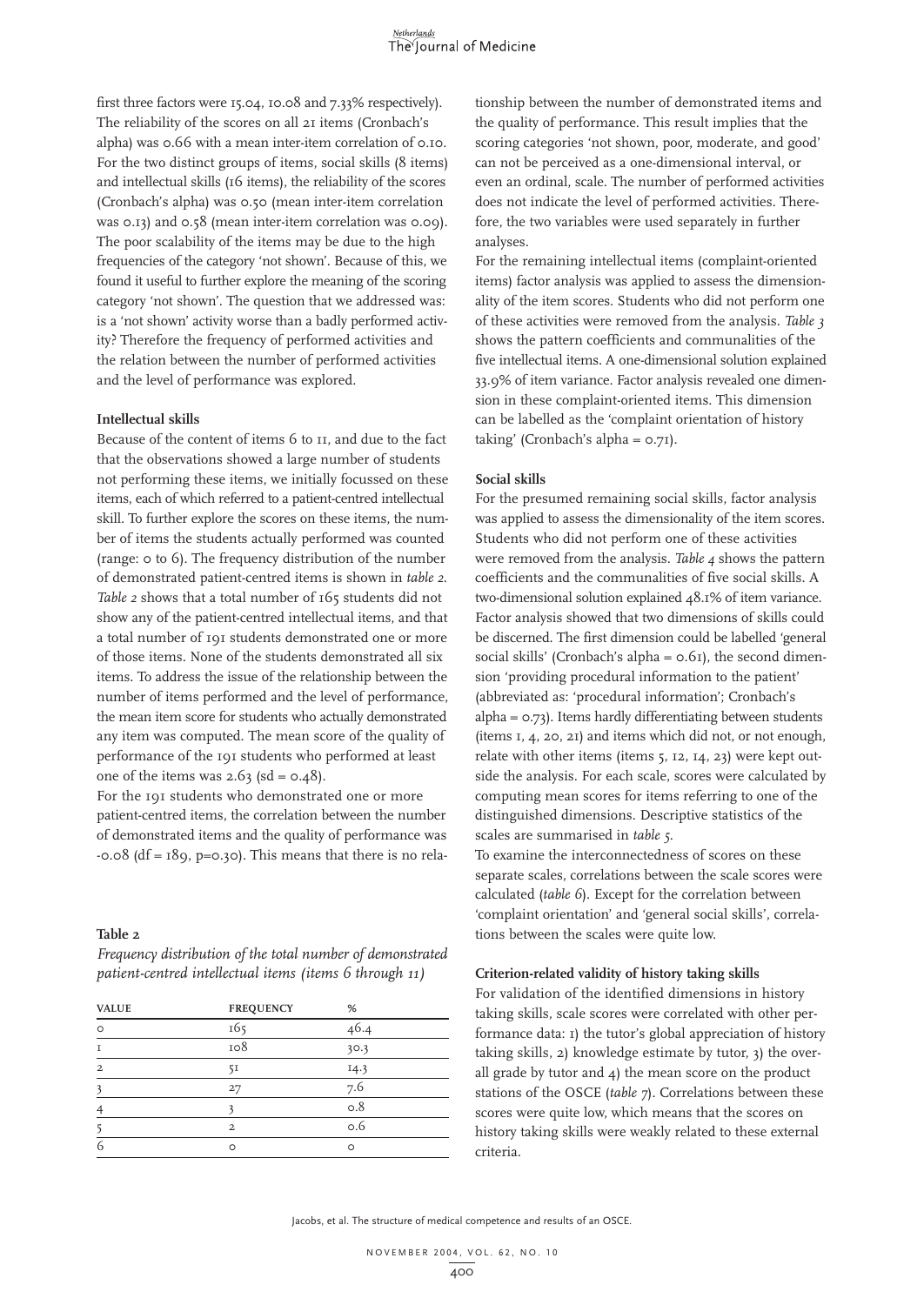### Netherlands<br>The Journal of Medicine

#### **Table 3**

*Factor analysis of complaint-oriented items with communalities (h2 ) and percentage explained item variance (n=286)*

|                                                               | Fт   | $H^2$                         |
|---------------------------------------------------------------|------|-------------------------------|
| 15. Questions about medical history                           | 0.54 | 0.29                          |
| 16. Getting a clear view of complaint                         | 0.59 | 0.35                          |
| 17. Questions about period of complaint (origin, development) | 0.68 | 0.46                          |
| 18. Questions about course and duration of present complaint  | 0.67 | 0.45                          |
| 19. Questions about noted correlation with other symptoms     | 0.38 | O.IA                          |
|                                                               |      | 33.9% explained item variance |

*F1 = complaint orientation of history taking.*

#### **Table 4**

*Factor analysis of social items with communalities (h2 ) and percentage explained item variance (n=351)*

|                                                         | Fı      | F <sub>2</sub>   | $H^2$                         |
|---------------------------------------------------------|---------|------------------|-------------------------------|
| 2. Explanation of position (clerkship, training)        | O.I4    | 0.8 <sub>I</sub> | 0.78                          |
| 3. Proposition of plan                                  | $-0.02$ | 0.77             | 0.80                          |
| 13. Use of common, understandable language              | O.4I    | 0.06             | 0.46                          |
| 22. Leaving room for patient to express himself/herself | 0.60    | 0.06             | 0.56                          |
| 24. Showing empathy                                     | 0.78    | $-0.02$          | 0.57                          |
|                                                         |         |                  | 48.1% explained item variance |

*F1 = general social skills, F2 = providing procedural information to the patient.*

#### **Table 5**

*Descriptive statistics for five scales of history taking skills*

| <b>SCALE</b>                               | N   | M    | (SD)   |
|--------------------------------------------|-----|------|--------|
| Intellectual skills                        |     |      |        |
| Patient-centredness/frequency (items 6-11) | 356 | 0.88 | (I.03) |
| Patient-centredness/quality (items 6-11)   | 191 | 2.63 | (0.48) |
| Complaint orientation (items 15-19)        | 355 | 2.3I | (0.39) |
| Social skills                              |     |      |        |
| General social skills (items 13, 22, 24)   | 356 | 2.64 | (0.38) |
| Procedural information (items 2, 3)        | 356 | I.94 | (0.69) |

*Theoretically, the scores on all scales, except for the scores on patient-centredness/frequency, can range from 1 to 3.*

#### **Table 6**

*Correlations between the five scales of history taking skills*

|                               | PATIENT-<br><b>CENTREDNESS/</b><br><b>FREQUENCY</b> | PATIENT-<br><b>CENTREDNESS/</b><br><b>QUALITY</b> | <b>COMPLAINT</b><br><b>ORIENTATION</b> | <b>GENERAL</b><br><b>SOCIAL SKILLS</b> | <b>PROCEDURAL</b><br><b>INFORMATION</b> |
|-------------------------------|-----------------------------------------------------|---------------------------------------------------|----------------------------------------|----------------------------------------|-----------------------------------------|
| Intellectual skills           |                                                     |                                                   |                                        |                                        |                                         |
| Patient-centredness/frequency | $\qquad \qquad -$                                   |                                                   |                                        |                                        |                                         |
| Patient-centredness/quality   | $-0.08$                                             |                                                   |                                        |                                        |                                         |
| Complaint orientation         | 0.24                                                | 0.12                                              | --                                     |                                        |                                         |
| Social skills                 |                                                     |                                                   |                                        |                                        |                                         |
| General social skills         | O.I7                                                | 0.13                                              | $0.40$ <sup>*</sup>                    | --                                     |                                         |
| Procedural information        | 0.12                                                | $-0.07$                                           | 0.12                                   | 0.12                                   | --                                      |

*\* p<0.05.*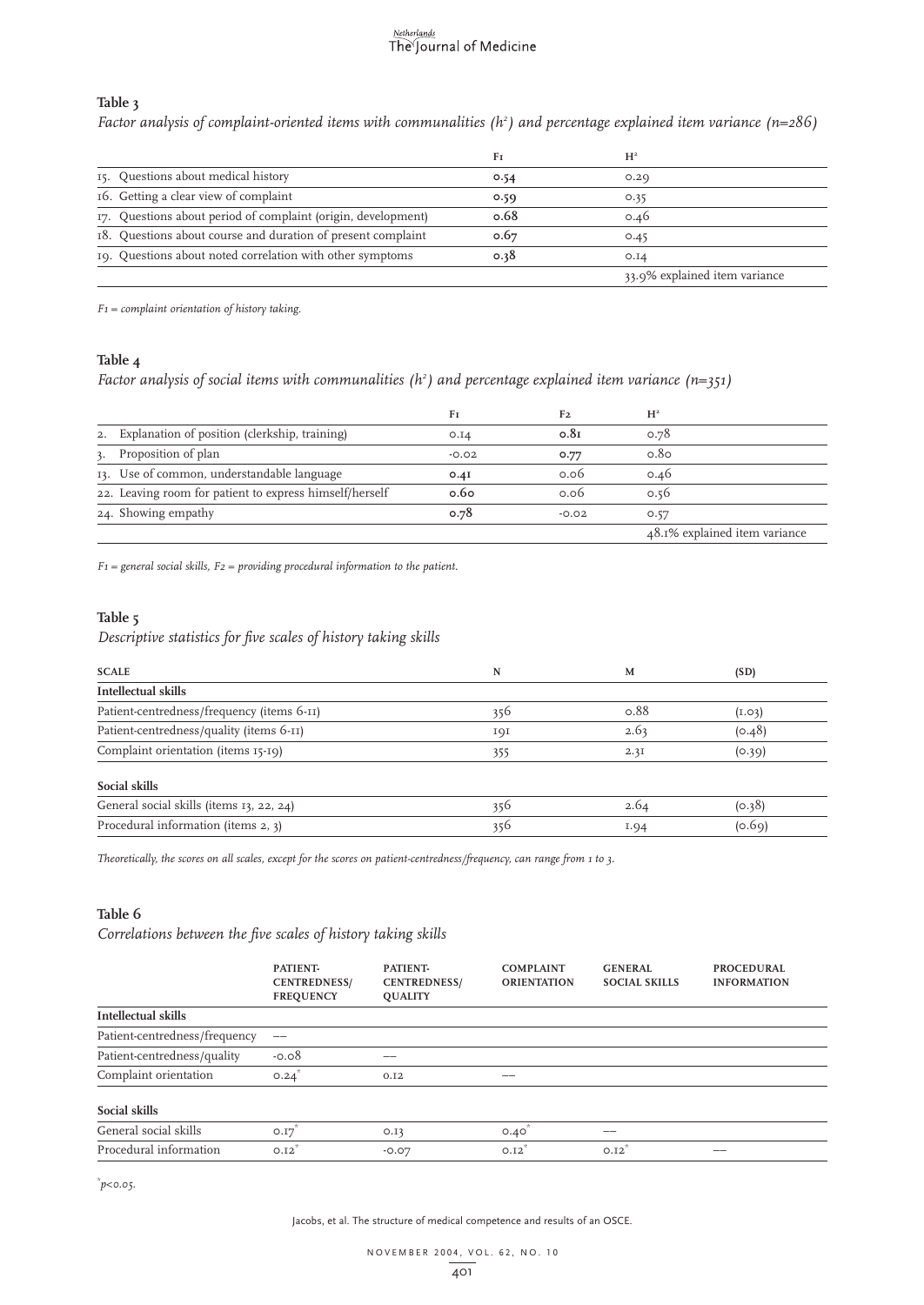#### **Table 7**

*Correlations between the five scales of history taking skills and four external criteria (n=593, except patient-centredness/ quality (n=191)*

| <b>SCALES OF HISTORY</b><br><b>TAKING SKILLS</b> | <b>TUTOR'S GLOBAL</b><br><b>APPRECIATION OF</b><br><b>HISTORY TAKING SKILLS</b> | <b>KNOWLEDGE</b><br><b>ESTIMATE BY</b><br><b>TUTOR</b> | <b>OVERALL GRADE</b><br>(BY TUTOR) | <b>MEAN SCORE ON</b><br>PRODUCT STATIONS<br>OF THE OSCE |
|--------------------------------------------------|---------------------------------------------------------------------------------|--------------------------------------------------------|------------------------------------|---------------------------------------------------------|
| Patient-centredness/frequency                    | 0.02                                                                            | 0.02                                                   | 0.00                               | $-0.12$                                                 |
| Patient-centredness/quality                      | 0.16                                                                            | O.IO                                                   | O.I4                               | O.IO                                                    |
| Complaint orientation                            | O.I7                                                                            | $0.26^{*}$                                             | O.I3                               | $-0.10$                                                 |
| General social skills                            | 0.29                                                                            | 0.06                                                   | O.I7                               | 0.04                                                    |
| Procedural information                           | 0.06                                                                            | 0.05                                                   | 0.03                               | $-0.14$                                                 |

*\* p<0.05.*

#### **DISCUSSION**

The students' results in the history taking station of the OSCE at the start of the clerkships were analysed in order to gain more insight into the structure of medical competence as a subject of assessment. First, the structure of the complete checklist was examined with a factor analysis. This revealed a non-interpretable solution, because of the fact that for several items of the checklist for this OSCE station, the frequencies in the scoring category 'not shown' were quite high. Apparently, students tended to overlook the patient-centred elements (items 6-11 and 20-21). This might have been partly caused by the pressure of time, but the instruction to the students was to address only the specific history of the present complaint. Furthermore, the students were trained to pay attention to the issues of the items 6 to 11 and 20 and 21 in this part of the history taking process. And most students felt, as expressed during the assessment, that they completed this part of the history taking with the standardised patient.

The correlation between the number of performed activities and the level of performance of these activities was close to zero. This implied that the scoring categories 'not shown, poor, moderate and good' could not be perceived as a onedimensional interval or even an ordinal scale. Therefore the checklist was analysed in parts.

The first analysis included the patient-centred intellectual items. For a better understanding, two new uncorrelated variables were introduced: the 'frequency of patient-centred intellectual items' and the 'quality of performance of patientcentred items'. Factor analysis of the remaining intellectual items showed that these could be represented by one factor labelled 'complaint orientation of history taking'. Subsequently, factor analysis of the items concerning social skills revealed two factors renamed: 'general social skills' and 'providing procedural information to the patient'. The correlations between the scale scores of these five scales, covering an important part of the history taking

skills of the students, were low. This suggests that it is very unlikely that any one of these scales might be used to represent history taking, and even more unlikely that one such scale could represent medical competence. Apparently, the content of the history taking checklist represents very different domains, which underlines a 'multifaceted' model of medical competence. Nevertheless, the study offered no support for Metz's model<sup>1</sup> of four dimensions; the structure of history taking skills seems to be more complex. In the interpretation of the results of this study the validity of the checklist of the history taking skills is an important issue. The checklist was based on a valid instrument in assessing the essential elements in history taking,<sup>13</sup> further scrutinised and adapted by experienced clinicians to strengthen its validity in the given test procedure. The checklist history taking is directed at the basic communication skills including the skills to collect medical information, independent of case-specific content. To ensure scoring is as uniform as possible, one of the two specially trained expert-observers observed the history taking stations.<sup>12</sup>

To examine the external validation we compared the results on the five scales of the checklist with the global appreciation of history taking skills by the tutors. These correlations were low. First, this low correlation might be due to a low content validity of the checklist. However, the checklist was put together with great care. Furthermore, the assessment procedures were aimed at skills that are specifically taught in our medical curriculum: social skills and intellectual skills in history taking are given special attention. Second, the quality of the observations by the tutors might be less thorough than expected. It is known that personal observations of a teacher in close and intensive contact with students introduce subjective elements (e.g. halo effects) in tutor judgements.<sup>14,15</sup> That was one of the very reasons for introducing objective structured clinical examinations in 1979.<sup>16</sup> Another explanation for the low correlation might be the difference in time; a four-week period is compared